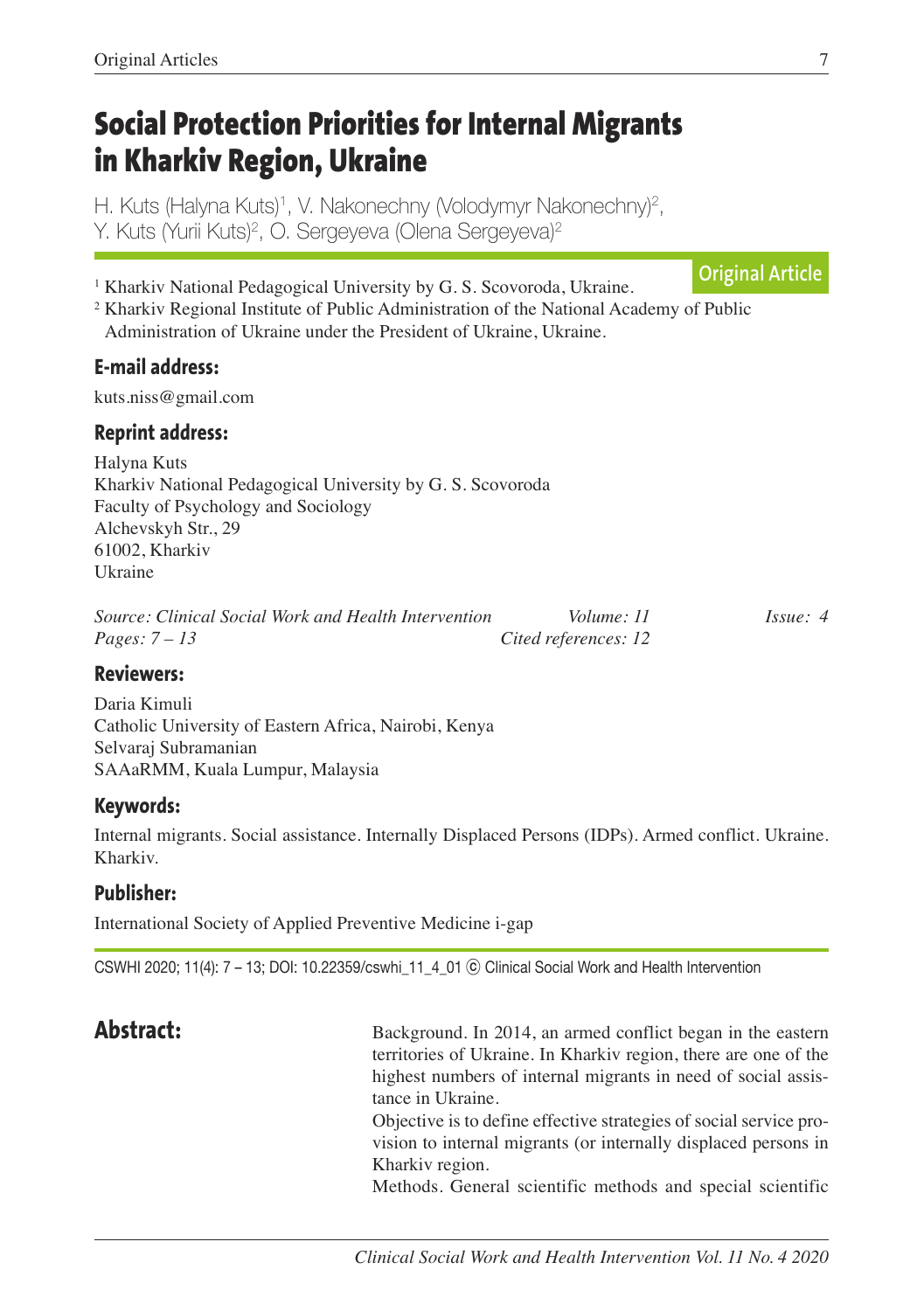methods (content analysis method and others) are applied. The analysis of the secondary sociological information array concerning the problems of social protection of internally displaced persons in Ukraine and Kharkiv region.

Results. It is argued that the social assistance project, Helping Hand" has become the most successful in the social field for IDPs.

 Conclusions. The most successful projects on providing social assistance to internal migrants in Kharkiv are highlighted: in employment and housing spheres. The focus on organizational issues in obtaining social services for internal migrants is made.

# **Introduction**

In 2014, an armed conflict began in eastern Ukraine, as a result leaving part of Donetsk and Luhansk regions beyond the control of the Ukrainian state. The fighting in eastern Ukraine has threatened the lives of thousands of people so they have been forced to flee their homes. The official website of the Ministry of Social Policy of Ukraine states: ...Since 2014, Ukraine has been in a state of undeclared war. Some of its territories are illegally annexed by the neighboring state, some are temporarily occupied by the same aggressor, hostilities are taking place on part of the territory. Almost one and a half million citizens of Ukraine were forced to leave their homes and move to the territory under the control of the Ukrainian authorities in search of protection, and often of a mere rescue" (1).

These events determined the unprecedented internal and external displacement of a large number of the Ukrainian population. "In the Ukrainian scientific literature, in media these people are referred to as "internal migrants", "forced migrants", in official documents  $-$ , internal migrants", which most closely corresponds to the English term "internally displaced persons (IDPs)" (2, p. 264). Thus, in the legislation of Ukraine, these internal migrants who left "their place of residence as a result or in order to avoid the negative effects of armed conflict (3) are referred to as "internally displaced persons" (IDPs).

According to the United Nations, as of June 2015, there were 1.4 million internal migrants (internally displaced persons) registered in Ukraine. Moreover, Ukraine ranks ninth in the world in this indicator (4, p. 275).

Currently, the situation has not changed ut-

terly. Currently, the situation has changed very little. As of April 13, 2020, the number of internally displaced persons in Ukraine is 1,446,881 (5). These are IDPs from the temporarily occupied territories of Donetsk and Luhansk regions and the Autonomous Republic of Crimea. Of these: 367,849 persons are working age; 197, 672 children; 51,355 persons with disabilities; 724,427 – pensioners; 1,173,283 families.

Today Kharkiv region is a border territory with Russia and a frontline region bordering both Donetsk and Lugansk regions where hostilities continue. In Kharkiv region there is one of the highest indicators of the number of internally displaced persons (IDPs) due to the armed conflict in the Donbas (Donetsk and Lugansk regions). The calculation of real data on the number of internal migrants arriving to Kharkiv region from the area of armed conflict is quite complicated. In Kharkiv region in August 2015, the total number of internally displaced persons was 185,600 (6, p. 40). In February 2016, 212,600 IDPs were officially registered. However, at the same time, the administration of Kharkiv region has repeatedly stated that, along with undocumented internal migrants, there are more than 300,000 internally displaced persons in the region (7, p. 124).

As of 02.04.2020 (8), 134,111 internally displaced persons (108,361 families) have been registered by the social protection authorities in Kharkiv region. The forced internal migration of the population from some regions of Donetsk and Lugansk regions and the Autonomous Republic of Crimea to other regions of Ukraine has caused many different problems. One of the most important problems for IDPs has been that of social protection.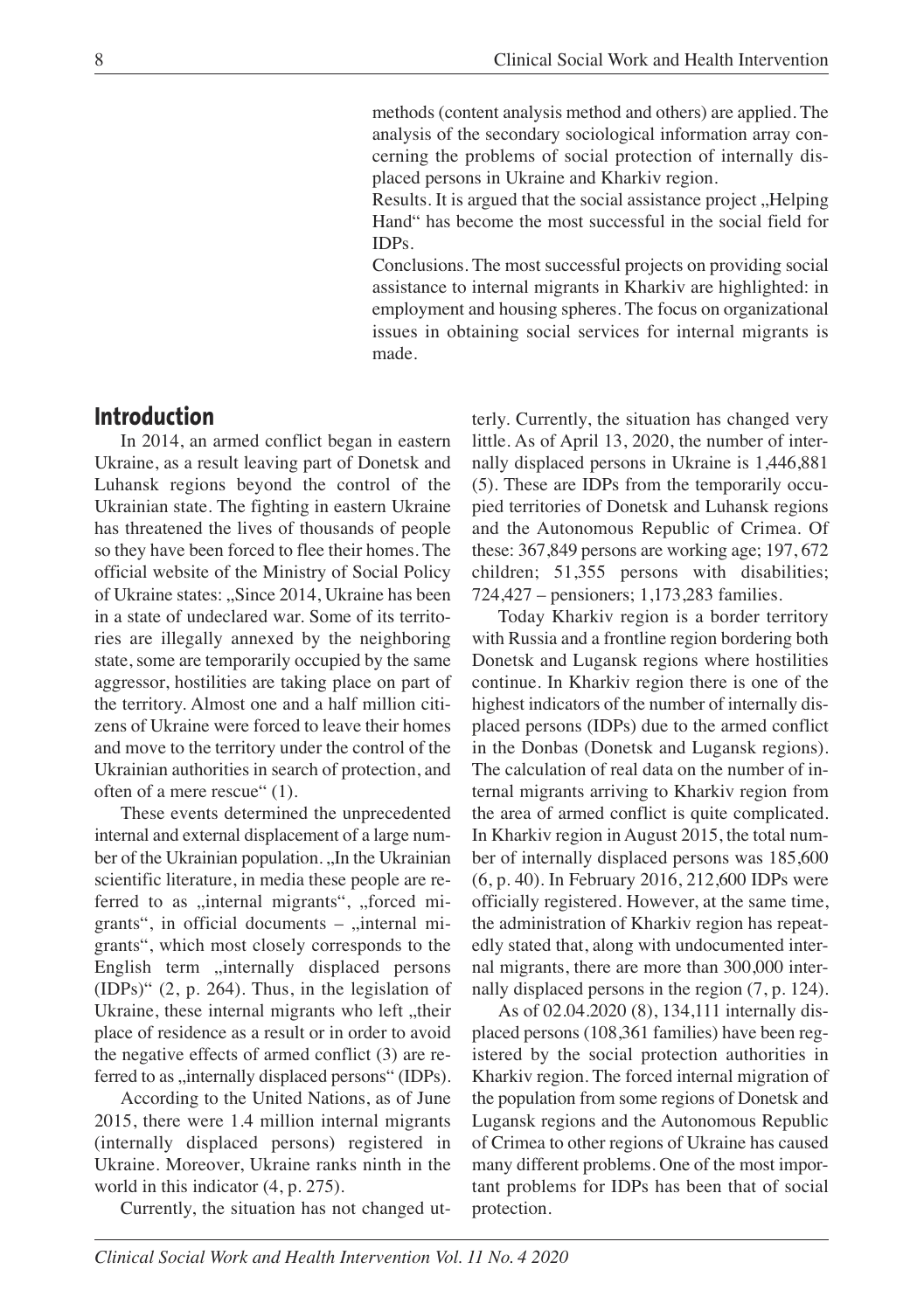### **Situation with social protection of internal migrants in Kharkiv region, Ukraine**

For the optimal consideration of the level of social protection of internally displaced persons (internal migrants) in Kharkiv region, let us turn to the analysis of sociological research. Let us analyze those sociological surveys whose respondents, on the one hand, were representatives of social services and, on the other, forced migrants.

A social survey was conducted in Kharkiv in October 2015 to identify problems in the activities of the municipal social services in dealing with internally displaced persons  $(6, p. 41)$ . In general, Kharkiv was ready to welcome inland migrants. Also the city's population attitude toward the IDPs was also quite positive. It was noted that a significant part of social service workers actively involve volunteers in working with internally displaced persons.

However, internally displaced persons faced a variety of problems. They needed additional social services'; the creation of additional organizational structures to provide these services for example, counseling points where they could get legal assistance; social and rehabilitation centers; groups where advice from people with similar experience could be obtained and so on. The fact is that there were no new social protection services for migrants from the conflict zone in Kharkiv (as in Ukraine as a whole). Already existing social services urgently reoriented their activities to help IDPs arriving in Kharkiv since the spring 2014.

It should be noted that later (in 2017), three new large social service centers "Prozory Ofis" (Transparent Office) were established in Kharkiv, where internally displaced persons from the area of armed conflict are provided with a wide range of necessary social services.

Housing, registration and employment services for internally displaced persons have become the most complex services for Kharkiv social service workers. In particular, finding a job for many IDPs has been a big problem.

On the whole, the workload of social workers in Kharkiv region has increased and its context has changed due to the need to provide new social services to a new social group – internal migrants. Yet, the overwhelming majority of social workers at that time did not receive additional funding (6, p. 45).

A sociological survey, conducted among internal migrants in Kharkiv region in 2016, stated that the most common problems faced by IDPs were ,,housing, access to health care, and underemployment" (7, p. 126).

A previous sociological survey conducted in the city of Kharkiv in January-February 2015 among internally displaced persons who sought help from the charitable organization "Caritas" also saw the most acute problems of lack of housing and underemployment. The IDPs were found to be in a very difficult financial situation. For 84% of respondents, lack of their own housing is a major problem. Next in importance were the following problems: "lack of funds for the most necessary things (38%); lack of work in general  $(30\%)$ ; lack of necessary clothing  $(29\%)$ "  $(4, 1)$ p. 278). According to the study, internally displaced persons mostly relied on themselves (47%) and support of their relatives (29%) in solving material problems. Equal were the proportions of persons who relied on financial support from the state and volunteers.

The socio-demographic portrait of internally displaced persons in Kharkiv region can be described in general terms. A 2016 study found that "among newcomers, 25.4% are people aged 35 to 44, the least represented demographic is young people  $(7.2\%)$  and older people  $(8.1\%)$   $(7, 7)$ p. 125). By gender, in Kharkiv region there were more women (70%) than men (30%).

It is interesting to look at the distribution by occupational groups: the most represented was the group of managers, specialists and employees were 61.6% of those displaced to Kharkiv region (7, p. 125). These data correlate with the level of education of internal migrants: 72% have higher education;  $17\%$  – vocational education;  $11\%$  – secondary education.

The high educational level of internal migrants who moved to Kharkiv region is also highlighted in another previous sociological survey conducted in 2015. It revealed that more than half of the respondents have higher education. Also, the results of the survey showed that every tenth respondent held a management position at the level of an institution or subdivision of an enterprise» (4, p. 278). That is, it can be assumed that forced migrants with a high level of education also had a corresponding high professional status before leaving their place of permanent residence.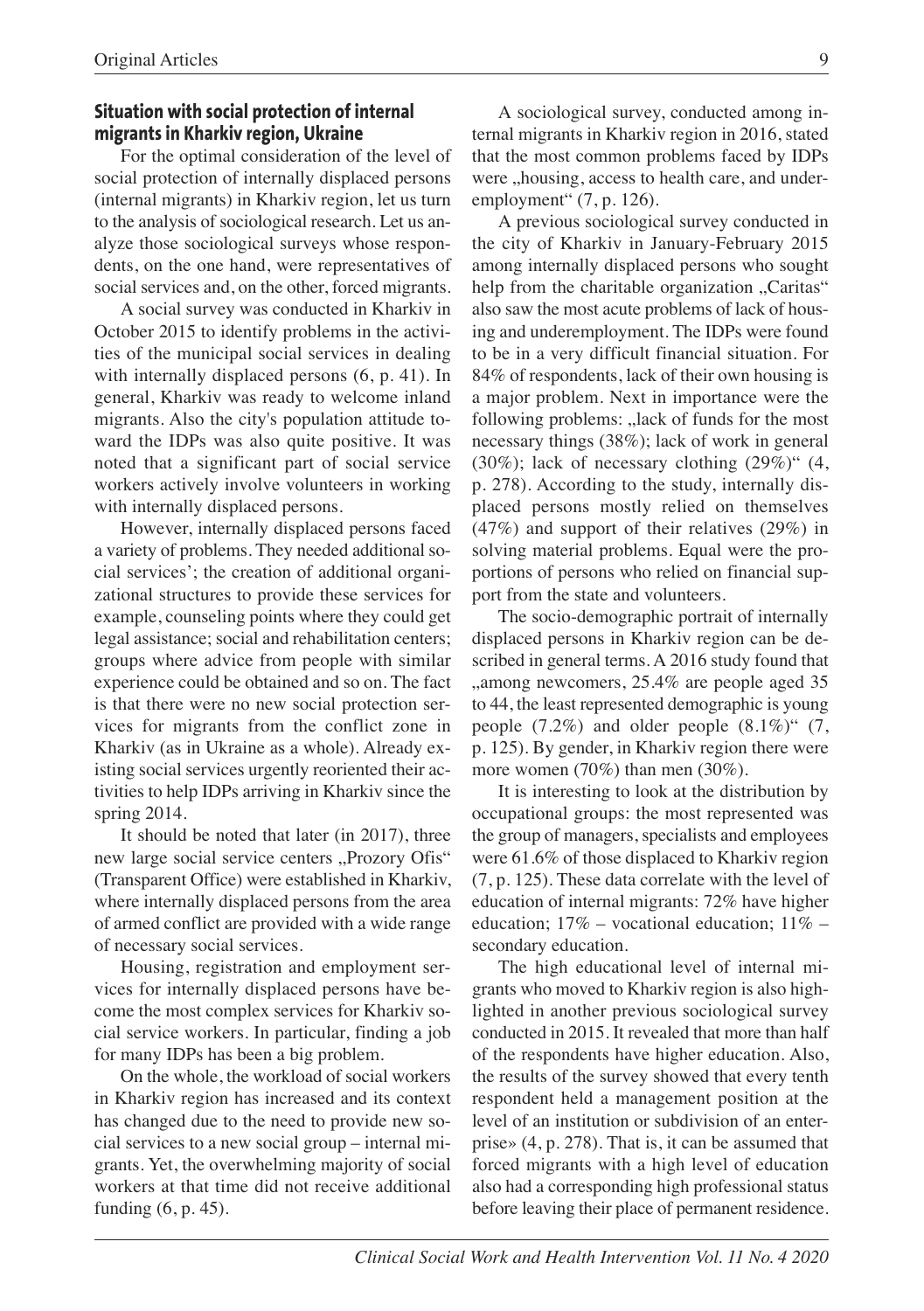Overall, large-scale internal migration in Ukraine has caused both objective and subjective consequences for internal migrants (7, p. 33). First and foremost, is about increasing competition in the labor market affecting locals who had become hosts for IDPs. Demand for rental housing also increased significantly. Overload of health care and educational institutions was observed.

Thus, the most pressing problems, which internal migrants in Kharkiv region have faced, are lack of housing and underemployment for internally displaced persons from armed conflict.

### **The results of basic directions of social assistance to internal migrants in Kharkiv region**

One of the successful projects to assist internally displaced persons from the area of armed conflict in the Kharkiv region is the project "Ruka Dopomohy" (Helping Hand), which has been operating in the region since 2017. This project was implemented by the Ministry of Social Policy of Ukraine with the support of the World Bank which is being implemented as part of a broader strategy of modernizing the system of social support for the population. The goal of the "Helping Hand" project is to help "IDPs and needy families' dependents get rid of welfare payments reliance; to get a decent job or start their own business" (9). Therefore, the key objective of the project is to bring back IDPs to the labor market. The "Helping Hand project involves engaging participants in economic activity, taking into account the particularities and aspirations of each. For Ukraine, this is an entirely new mechanism of social protection. At the same time, such projects have proved their effectiveness and efficiency in the countries of the European Union.

In Kharkiv region, one of the mechanisms of the "Helping Hand project has become provision of zero-interest reimbursable financial assistance (microcredits) to those participants who dream of setting up their own business.

During 2017-2018, 1,000 internally displaced persons participated in the project in Kharkiv region. About 500 internal migrants were employed or engaged in community service. It should be noted that the "Helping Hand" project offers employment assistance to people who are

looking for a stable income. However, if there is no desired vacancy at the time of application, the project offers various options for temporary paid work for the benefit of the community.

48 internally displaced persons received financial assistance and became entrepreneurs in the Kharkiv region. It is interesting to note that with the help the project already existing businesses have created 44 jobs for migrant workers. The support of the "Helping Hand" project participants and consultancy assistance have continued today: in particular of those entrepreneurs, the vast majority of whom are effectively developing their businesses and paying taxes.

A characteristic of the "Helping Hand" project is to encourage local businesses to create new jobs. If representatives of a particular local business employ two project participants, the enterprise itself can receive interest-free loans from the state for the purchase of new equipment.

The "Helping Hand" project has been the most successful one in the social field for those people who have moved from the conflict zone to Kharkiv. Illustrative in this context is the example of Alina Starchenko, who used to live in Luhansk region. With the start of hostilities in Luhansk region, Alina left her home and moved to Kharkiv. With a college degree in economics she was looking for a new job. Before the war she had worked as an accountant. Alina Starchenko decided to start her own business and applied for employment assistance to Kharkiv City Employment Center (10). Because she had the status of an internally displaced person, she was invited to take part in the pilot project "Helping Hand" at the Employment Center. Alina successfully wrote and defended a business plan on furniture production. Shortly, she received a lump sum unemployment payment. With this money she purchased furniture manufacturing equipment. Today, Alina Starchenko together with her husband and employees are making baby beds and planning to expand production capacity.

Since 2016, important projects have been implemented in Kharkiv region to help solve the urgent problems of internally displaced persons. In particular, these are the following projects: a pilot project on involvement of low-income families and internally displaced persons in accordance with the Resolution of the Cabinet of Ministers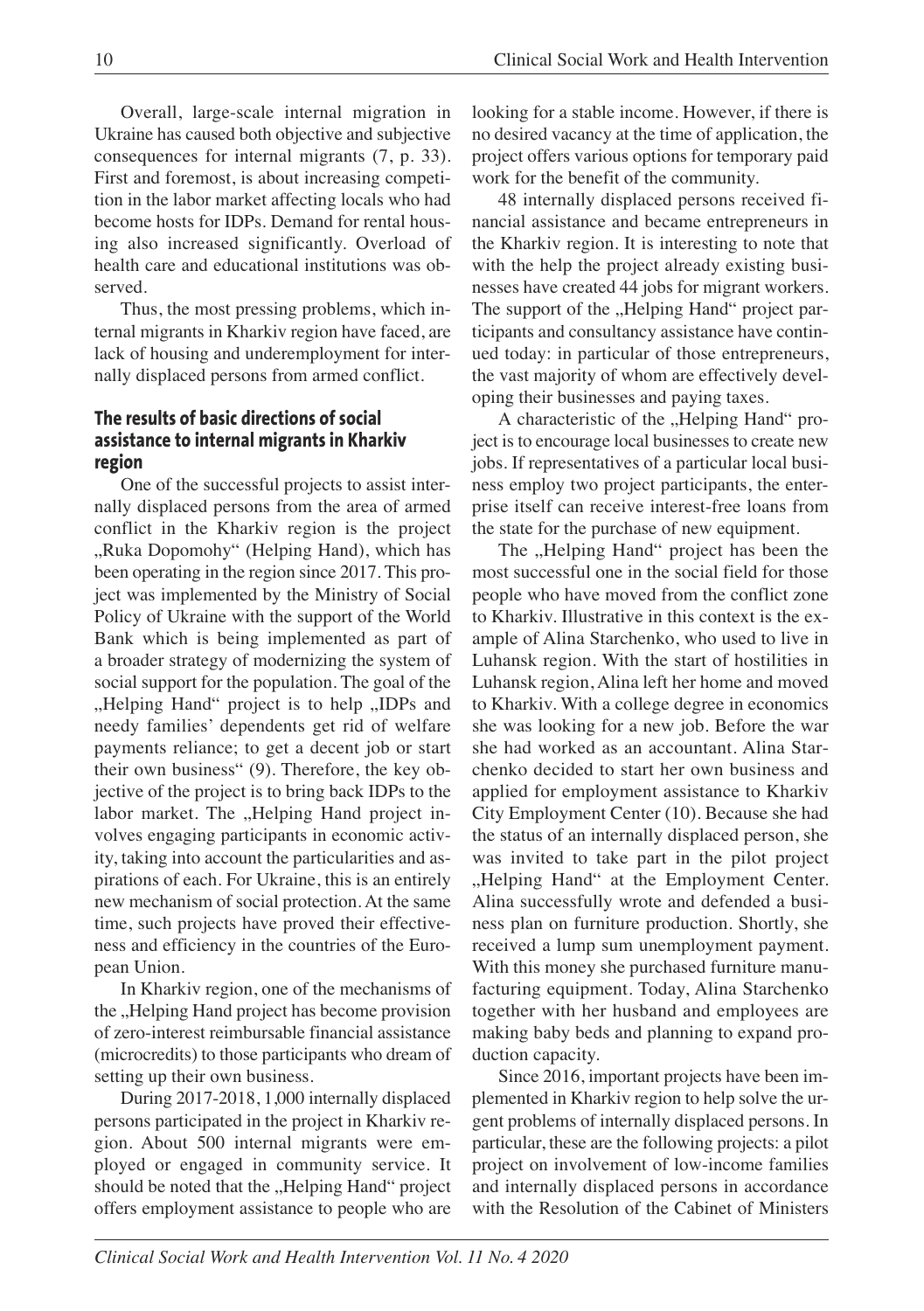of Ukraine No. 1154 dated December 2, 2015 (as amended); a project "Entrepreneurial Initiatives Development Center in Kharkiv" (implemented with the support of the International Renaissance Foundation); projects of the Caritas-Kharkiv Charitable Foundation (11).

The "Livelihoods" project under the auspices of the Caritas-Kharkiv Charitable Foundation (11) has become interesting in terms of solving the internal migrants' employment problems. This project started in September 2015 for the employment of internally displaced persons  $-$ , Career for New Life". The purpose of the project was to provide comprehensive assistance to displaced persons addressing employment and integration issues in the new community. The "Livelihoods" project has several areas of assistance for internally displaced persons: providing initial consultation to identify customer requests; employment assistance; creation of a beneficiary base; assisting with resume writing; assistance in matching job vacancies in accordance with the experience and wishes of clients and in accordance with the current labor market. The careerfornewlife.com employment site provides online counseling to internally displaced persons within the project. Internal migrants are also provided with individual grants for vocational training to enhance their employment opportunities.

In 2016, out of the total number of internally displaced persons employed in Kharkiv region, employees (51.5%) were more successful, and the percentage of employment of workers was 35.1% (7, p. 125). This was due to the fact that the workers in the Donbass (Donetsk and Luhansk regions) had mostly worked in the mines. As there are no mines in Kharkiv region, workers who had been displaced had to acquire new skills and look for new jobs. In Kharkiv region, agriculture, processing and trade account for the largest number of employed internal migrants.

Quite the most difficult problem for majority of internally displaced persons is housing. In Kharkiv region, compact settlements were organized for the displaced persons from the armed conflict zone: modular settlements; temporary settlements; etc. "Affordable Housing" and "Homeownership" programs were also funded to provide housing for internally displaced persons in urban and rural areas (2, p. 266).

Kharkiv City Council approved "Socio-Economic Municipal Target Program for Construction (Acquisition) of Affordable Housing for 2010-2025". Under this program, internally displaced persons are eligible for preferential loans for the construction or purchase of affordable housing.

On the issue of housing for internally displaced persons, Kharkiv Regional State Administration cooperates with international organizations. Within the framework of the project ..Promotion of Social Infrastructure Development (USIF V)" with the support of Ministry of Economic Development and Cooperation of Germany (BMZ) and Credit Institute for Reconstruction (KfW) 6 micro-projects for reconstruction of residential buildings for internally displaced persons are underway in Kharkiv region in the towns of Bohodukhiv, Krasnograd, Lozova, Dergachi, Izyum, village of Zolochiv (12).

At the same time, in Ukraine the implementation of the state policy on ensuring the rights of internal migrants is characterized by the lack of a strategic vision on the issue of housing for them.

### **Conclusions**

Today Kharkiv region is a border area with Russia and a frontline with both Donetsk and Lugansk regions, where hostilities have been taking place since 2014. The fighting in eastern Ukraine has threatened the lives of thousands who were forced to flee their homes. In Kharkiv region, there is one of the highest numbers of internal migrants in need of social assistance in Ukraine.

Priorities in social protection of internal migrants in Kharkiv region were identified: housing; employment; access to health care. The most successful projects for providing social assistance to internal migrants in Kharkiv are highlighted in the area of employment and housing. It is argued that the social assistance project "Ruka dopomohy" (Helping Hand) for helping people who have moved from the conflict zone to Kharkiv has become the most successful in the social sphere. The key objective of the project is to return those unemployed internally displaced persons to the labor market. The "Helping Hand" project involves engaging participants in economic activity, taking into account the particularities and aspirations of each.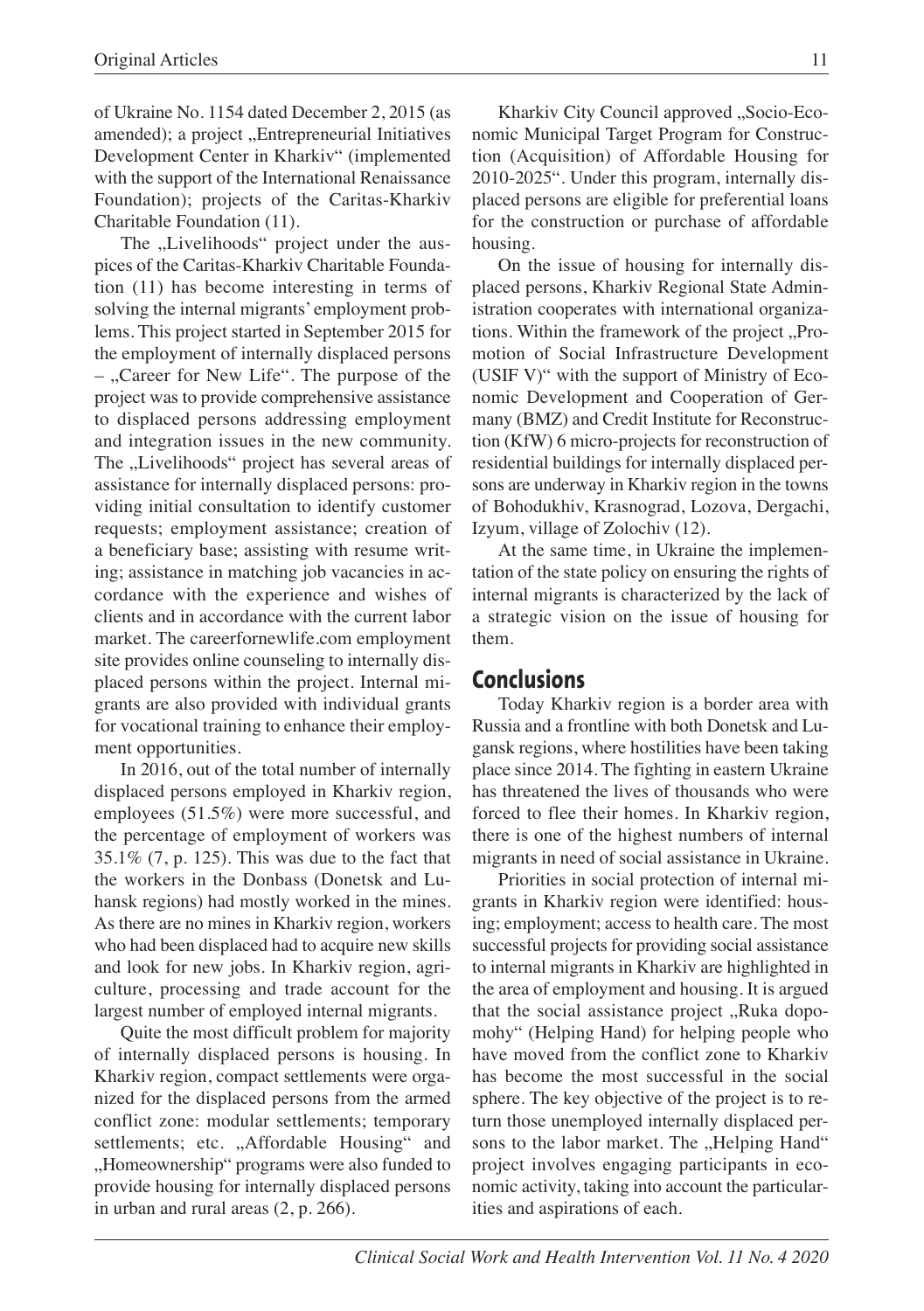**The focus is on organizational issues in obtaining social services for internal migrants.** Thus, they needed additional social services, the creation of additional organizational structures to provide these services: for example, counseling points where they would obtain legal assistance; social and rehabilitation centers; groups where advice from people with similar experience could be shared. The fact is that there were no new social protection services for migrants from the conflict zone created in Kharkiv (as in Ukraine as a whole). Already existing social services have urgently reoriented their activities to help IDPs.

The basic characteristics of the socio-demographic portrait of internal migrants in Kharkiv region are revealed, in particular, a high level of education which requires flexibility in formulating employment strategies. It was internal migrants with higher education who were more successfully employed in Kharkiv. Whereas among the internally displaced persons of the working professions, the percentage of employed persons was much lower. This was due to the fact that the workers in the Donbass (Donetsk and Luhansk regions) mostly had worked in mines. As there are no mines in Kharkiv region, workers who have been displaced have to acquire new skills and look for new jobs that put new tasks before social protection authorities. In Kharkiv, agriculture, processing and trade account for the largest number of employed internal migrants.

Overall, large-scale internal migration in Ukraine has had both objective and subjective consequences for internal migrants. First and foremost, it is about increasing competition in the labor market, affecting locals who have become hosts for displaced people. The demand for rental housing has also increased significantly. Overload of health care and educational institutions began to be observed.

At the same time, in Ukraine the implementation of the state policy on social protection of internal migrants is characterized by fragmentary and lack of strategic vision in solving many issues.

# **References:**

1. INTERNALLY DISPLACED PERSONS (2015) Ministry of Social Policy of Ukraine Available at: https://www.msp.gov.ua/timeline/Vnutrishno-peremishcheni-osobi.html.

- 2. GUSEVA N. (2018) Internal Displacement in the Kharkov Region: A National Dimension In: Region–2018: Optimal Development Strategy: Proceedings of an International Scientific and Practical Conference, Kharkiv, 2018, pp. 264-270.
- 3. ON ENSURING THE RIGHTS AND FREE-DOMS OF INTERNALLY DISPLACED PERSONS (2014) Law of Ukraine as of 28.12.2014 Available at: https://zakon.rada. gov.ua/laws/show/1706-18.
- 4. RINZAK O (2015) Socio-economic adaptation of internally displaced citizens in the host society (on the example of Kharkiv) In: Economics Problems, Vol. 3, 2015 pp 275- 280.
- 5. NUMBER OF REGISTERED IDPS AS OF APRIL 13, 2020 (2020) Ministry of Reintegration of Temporarily Occupied Territories of Ukraine Available at: https://mtot.gov. ua/ua/kilkist-zareestrovanih-vpo-stanom-na-13-kvitnja-2020-r?fbclid=IwAR0F7cue-RDC6OuQtrHFO0KVcPp53eREN9nouGQT 6ry7VMRmEIuKnzBVpQ8.
- 6. EVDOKIMOVA I (2017) Problems of State and Communal Social Services in Meeting the Needs of Internally Displaced Persons in Kharkiv In: «SOCIOSPACE: the interdisciplinary online collection of scientific works on sociology and social work», Vol. 6, 2017 pp. 39-47.
- 7. ECONOMIC OPPORTUNITIES FOR VIC-TIMS OF CONFLICT (2016) Comprehensive sociological research conducted within the framework of the project Kyiv: Ukrainian Women's Fund, 2016 174 рp.
- 8. SOCIAL SUPPORT FOR INTERNALLY DISPLACED PERSONS (2019) Kharkiv State Regional Administration Available at: https://kharkivoda.gov.ua/oblasnaderzhavna-administratsiya/struktura-administratsiyi/strukturni-pidrozdili/139/3017.
- 9. RUKA DOPOMOHY (2017) Pilot Project of the Ministry of Social Policy of Ukraine Available at: http://rukadopomogu.com.ua/ua.
- 10. ALINA STARCHENKO'S OWN BUSI-NESS (2019) State Employment Center Available at: https://www.dcz.gov.ua/publikaciya/vlasnyy-biznes-aliny-starchenko.
- 11. FOR IDPS (2019) Kharkiv City Center for Social Services for Family, Children and